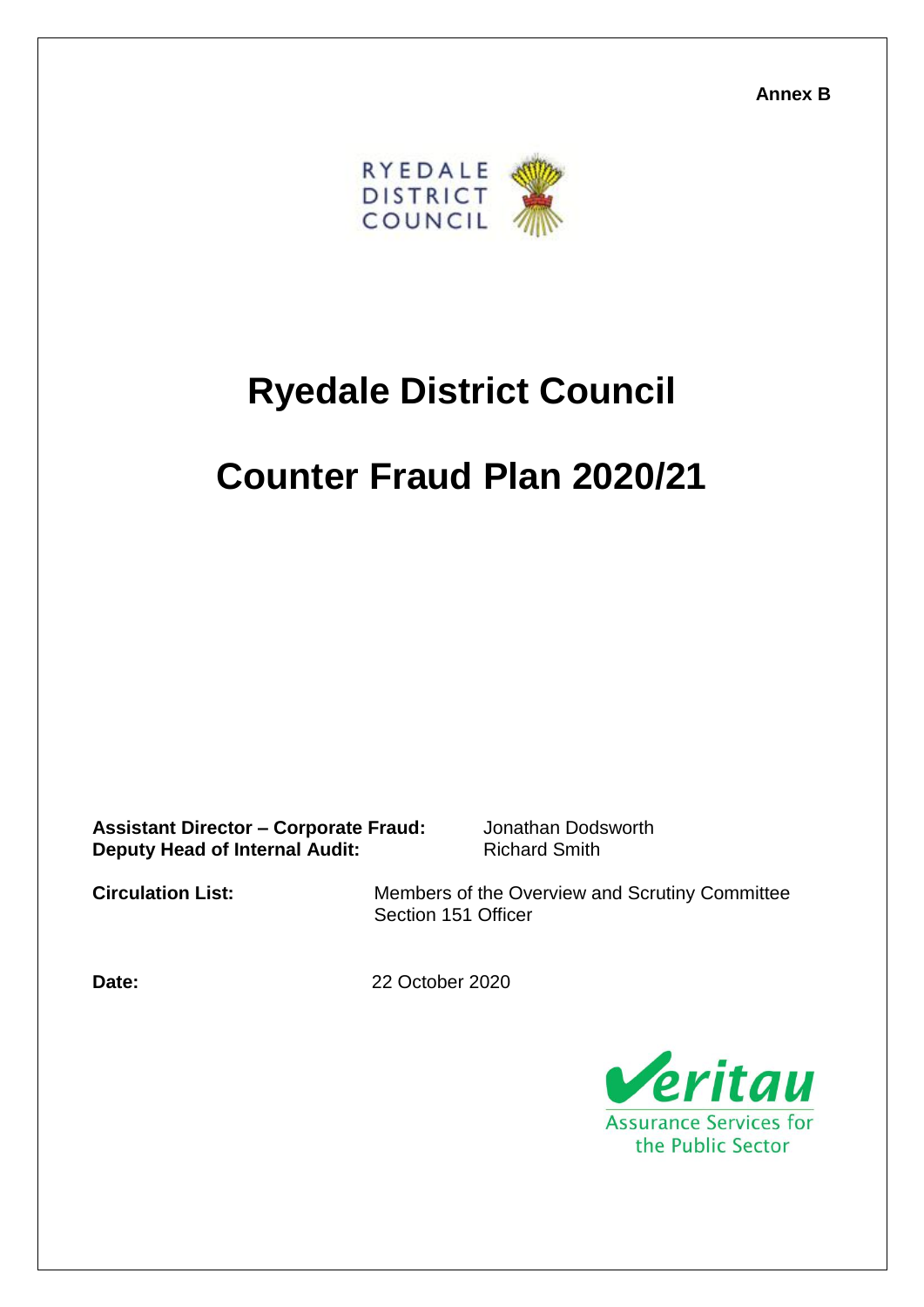## **Introduction**

- 1 This plan sets out the activities that the counter fraud service delivers to Ryedale District Council. The plan was originally due to be presented to the Audit Committee for approval in April 2020. Following the cancellation of that meeting Veritau has been undertaking work in response to Covid-19 fraud related issues as well as other types of fraud occurring during this period.
- 2 The Counter Fraud Plan is based on an estimate of the amount of resource required to provide the range of counter fraud activities required by the council. A total of 105 days of counter fraud work has been agreed for 2020/21.

## **2020/21 Counter Fraud Plan**

3 A summary of planned areas of work is set out in the table below.

| <b>Fraud Area</b>              | <b>Scope</b>                                                                                                                                                                                                                                                                                                                                                                                                                                             |
|--------------------------------|----------------------------------------------------------------------------------------------------------------------------------------------------------------------------------------------------------------------------------------------------------------------------------------------------------------------------------------------------------------------------------------------------------------------------------------------------------|
| <b>Counter Fraud General</b>   | Monitoring changes to regulations and guidance,<br>review of counter fraud risks, and support to the<br>council with maintenance of the counter fraud<br>framework. This will include completion of the annual<br>counter fraud risk assessment and review of the<br>counter fraud policy and strategy.                                                                                                                                                  |
|                                | The counter fraud team has provided support to the<br>council on counter fraud risks during its response to<br>Covid-19, including preparation of updated fraud risk<br>assessments to reflect current threats.                                                                                                                                                                                                                                          |
| <b>Proactive Work</b>          | This includes:                                                                                                                                                                                                                                                                                                                                                                                                                                           |
|                                | raising awareness of counter fraud issues and<br>procedures for reporting suspected fraud - for<br>example through training and provision of updates<br>on fraud related issues<br>targeted proactive counter fraud work - for example<br>$\bullet$<br>through local and regional data matching exercises<br>support and advice on cases which may be<br>appropriate for investigation and advice on<br>appropriate measures to deter and prevent fraud. |
| <b>Reactive Investigations</b> | Investigation of suspected fraud affecting the council.<br>This includes feedback on any changes needed to<br>procedures to prevent fraud recurring.                                                                                                                                                                                                                                                                                                     |
|                                | Fraudulent applications for Covid-19 business grants<br>have already come to light nationally and cases at the<br>council may be identified. The team will investigate any                                                                                                                                                                                                                                                                               |